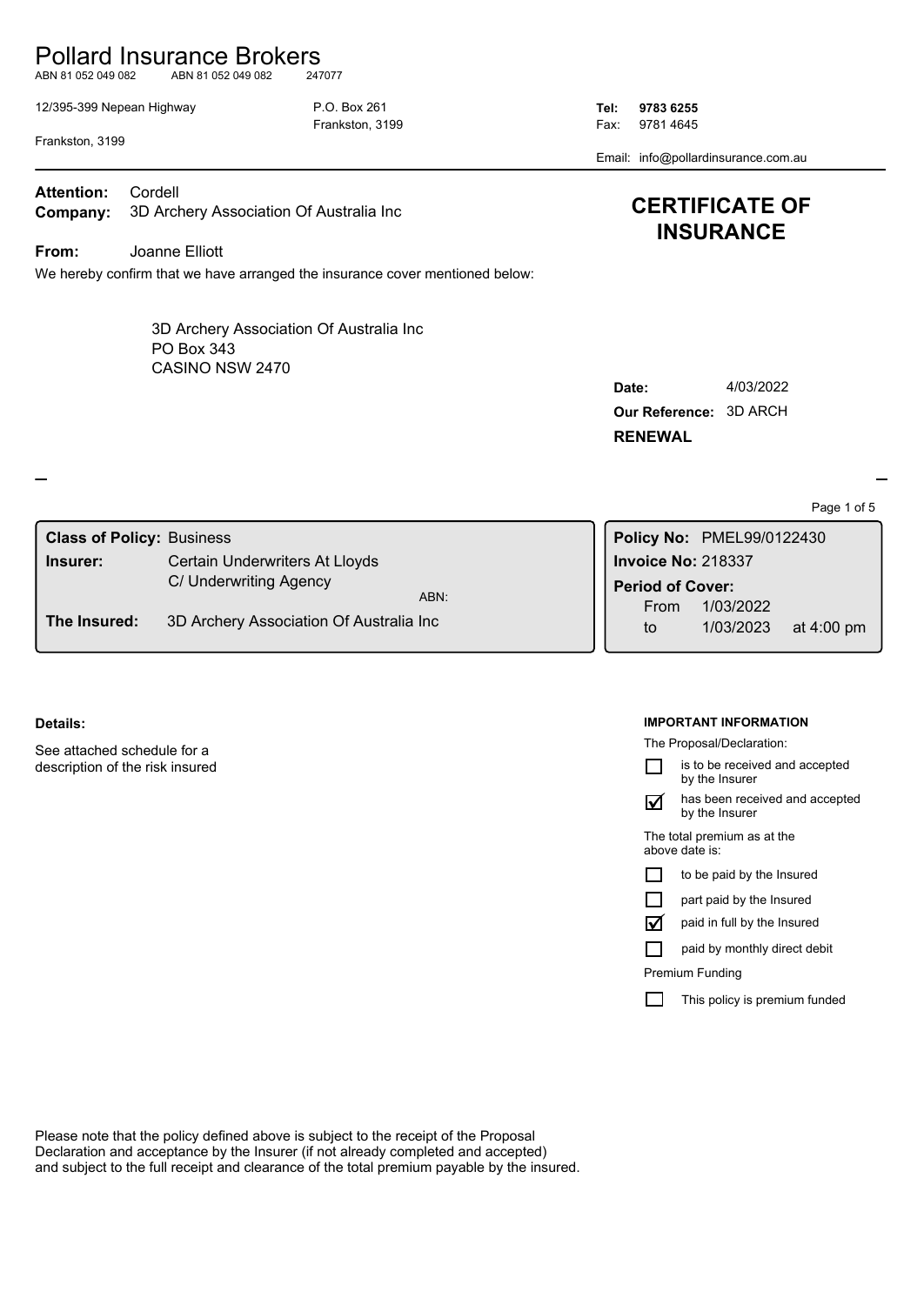## **Schedule of Insurance Page 2 of 5**

| <b>Class of Policy:</b> Business |                                         |
|----------------------------------|-----------------------------------------|
| The Insured:                     | 3D Archery Association Of Australia Inc |

**Class of Policy:** Business **Policy No:** PMEL99/0122430 **The Invoice No: 218337**<br> **Our Ref: 3D ARC Our Ref:** 3D ARCH

This policy has been placed through

Sportscover Australia Pty Ltd ABN 43 006 637 903 271-273 Wellington Road, Mulgrave, 3170

Sportscover Australia Pty Ltd is an underwriting agency who has placed the policy with

Certain Underwriters At Lloyds C/ Underwriting Agency

## **Combined Liability Policy**

| Name of Insured:                   | The Archery Alliance of Australia Inc. & 3D Archery Association of Australia Inc and<br>Including:<br>affiliated State Associations, affiliated Clubs, Directors & Executive Officers,<br>Commitee Members, Office Bearers, Office Holders, Employees, Registered<br>Members, Voluntary Workers, Authorised Visitors, Coaches, Referees and Range<br>Staff                                                                                                                                                                                                                                     |
|------------------------------------|------------------------------------------------------------------------------------------------------------------------------------------------------------------------------------------------------------------------------------------------------------------------------------------------------------------------------------------------------------------------------------------------------------------------------------------------------------------------------------------------------------------------------------------------------------------------------------------------|
| Description of<br><b>Business:</b> | Principally Archery Sports Administration, Archery and Hunting Clubs,<br>competitions (local and overseas), Authorised Hunting, Bow Hunting - fishing,<br>Social Events, Sale of goods (including but not limited to : badges, books, manuals,<br>clothing, food & drinks), Producing Archery Magazine, Training and Instruction, Try<br>Out Days, attend schools/community groups, to hold a demonstration or<br>instruction, Knife and axe throwing competitions and associated practice, camping<br>on club grounds & property owner/occupier.<br>Notation: cover for organised club events |
| Interest insured:                  | The Insured's legal liability to third parties to pay compensation in respect of<br>death, illness, personal injury and/or property damage occurring during the period<br>of insurance as a result of an occurrence and happening in connection with the<br>business or caused by any of the products assembled, sold, supplied, distributed,<br>serviced or repaired by the Insured from within Australia, as specified in the<br>policy.                                                                                                                                                     |
| <b>Territorial Scope</b>           | (a) anywhere in the Commonwealth of Australia and New Zealand, and<br>(b) anywhere in the world but only in respect of:<br>i. your Products exported from the Commonwealth of Australia or New Zealand,<br>and<br>ii. visits by the Insured for the purpose of playing or administering The Business of<br>the Insured or the sport nominated in the Schedule but only whilst acting in<br>connection with club activities and whilst conforming to club rules and<br>by-laws.                                                                                                                 |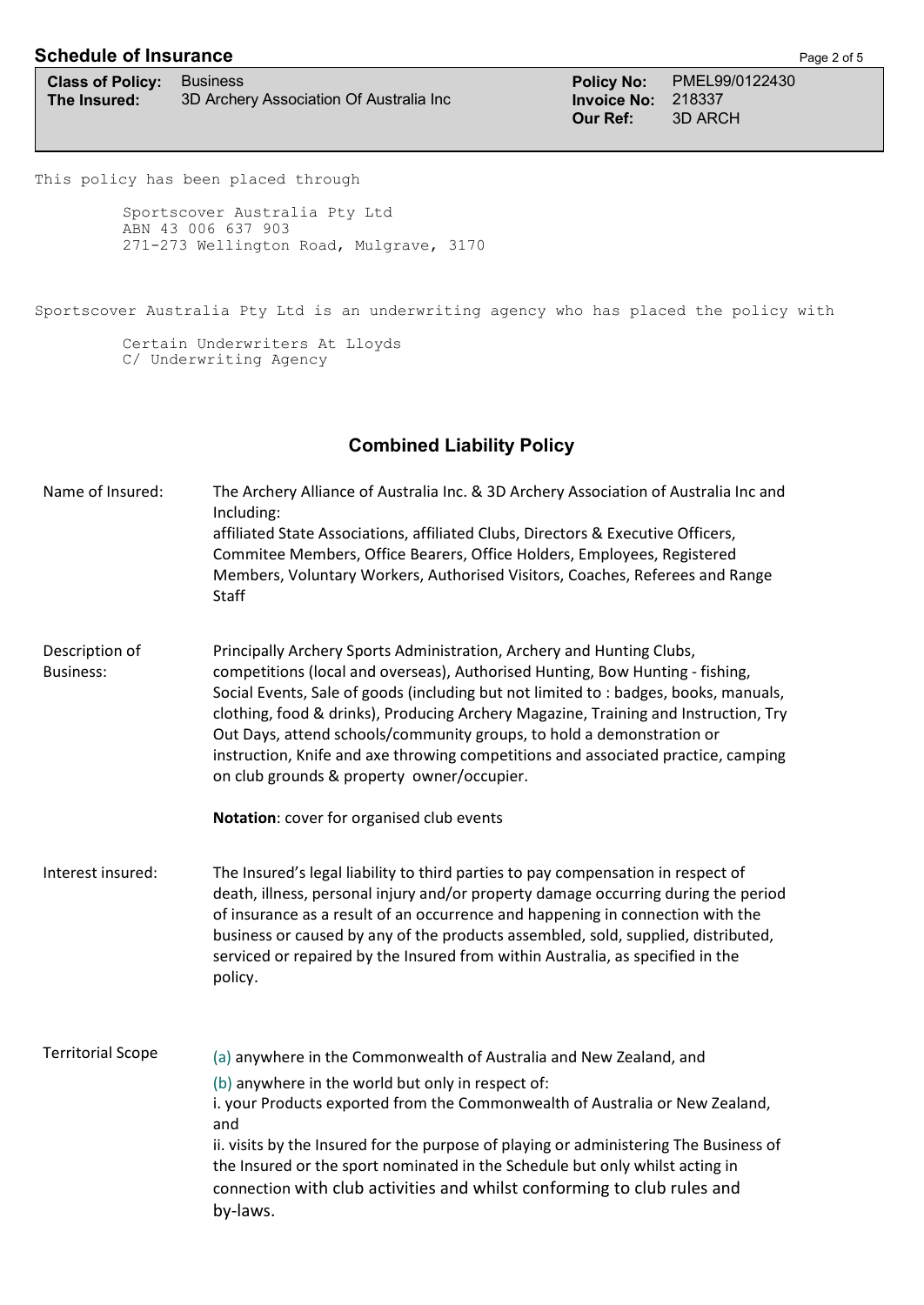# **Schedule of Insurance** Page 1 of 5

| <b>Class of Policy: Business</b> |                                         |
|----------------------------------|-----------------------------------------|
| The Insured:                     | 3D Archery Association Of Australia Inc |

| Part 1<br>Limits of Liability:      | <b>Public Liability</b><br>Any one occurrence.                                                                                                                                             | \$25,000,000   |
|-------------------------------------|--------------------------------------------------------------------------------------------------------------------------------------------------------------------------------------------|----------------|
|                                     | <b>Products Liability&amp; Pollution</b><br>Any one occurrence and in the aggregate during the period of insurance.                                                                        | \$25,000,000   |
|                                     | Property in Physical or Legal Control of Insured<br>In respect of any one occurrence or series of occurrences arising out of the one<br>event during the period of insurance.              | \$50,000       |
|                                     | In the event that any one period of insurance exceeds twelve months then the<br>aggregate sum insured shall be deemed to apply separately to each twelve<br>months period or part thereof. |                |
| Part 2<br>Professional<br>Indemnity | Limit \$2,000,000<br>Retroactive Date 1/3/2017                                                                                                                                             |                |
| Deductible:                         | <b>Standard ExcessPublic Liability</b><br><b>Standard Excess Professional Indemnity</b>                                                                                                    | \$Nil<br>\$Nil |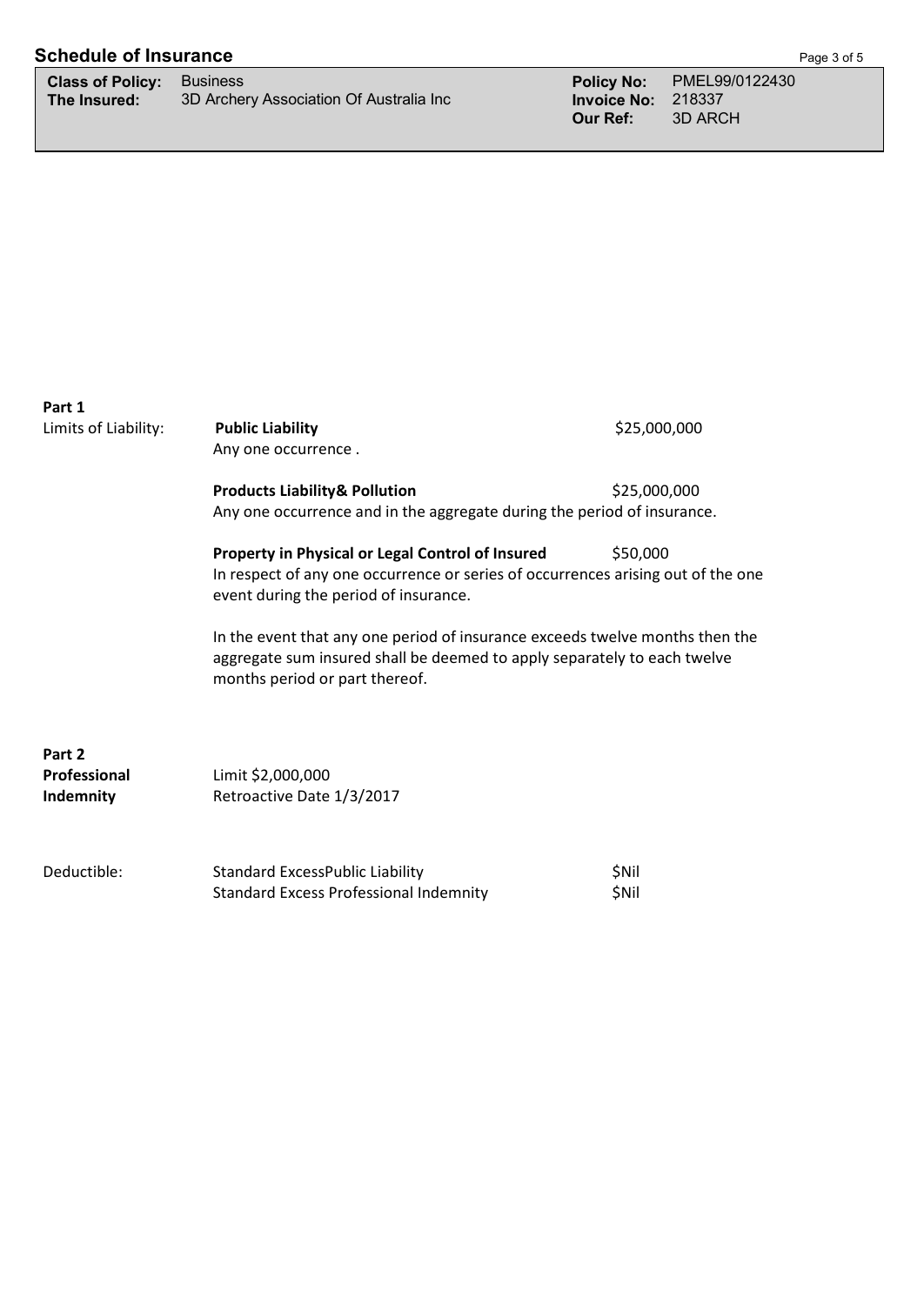# **Schedule of Insurance** Page 4 of 5

| <b>Class of Policy:</b> Business |                                         |
|----------------------------------|-----------------------------------------|
| The Insured:                     | 3D Archery Association Of Australia Inc |

**Class of Policy:** Business **Policy No:** PMEL99/0122430 **The Insured:** 3D Policy No:<br>
3D Archers<br>
3D Archers<br>
3D Archers<br>
3D Archers<br>
3D Archers<br>
3D Archers<br>
3D Archers<br>
3D Archers<br>
3D Archers<br>
3D Archers<br>
3D Archers<br>
3D Archers<br>
3D Archers<br>
3D Archers<br>
3D Archers<br>
3D Archers **Our Ref:** 3D ARCH

| <b>Club Name</b>                                            | <b>Club Grounds</b>                                                                                                               | <b>Interested Parties</b>                                                                                                                                                                                        |  |
|-------------------------------------------------------------|-----------------------------------------------------------------------------------------------------------------------------------|------------------------------------------------------------------------------------------------------------------------------------------------------------------------------------------------------------------|--|
| Caboolture & District Bowmen Inc                            | 45 - 53 Phelps Road Upper<br>Caboolture QLD 4510                                                                                  | 1. Heather Margaret Ferguson 188<br>Moorina Road Moorina QLD 4510 2.<br>Moreton Bay Regional Council PO Box 159<br>Caboolture QLD 4510                                                                           |  |
| <b>Cessnock Archers Inc</b>                                 | Lot 69-70 Wollombi Rd Millfield<br>Hebburn Road Elrington NSW 2325<br>Werakata National Park East<br><b>Cessnock Bowling Club</b> | 1. National Parks & Wildlife Service,<br>Cessnock<br>2. East Cessnock Bowling Club, Neath St,<br>Cessnock NSW 2325<br>3. Glenann Milbrodale NSW<br>4. Brad & Pia Fulwood, Rugby 423 Voca Rd<br>Curlewis NSW 2381 |  |
| Dubbo 3D Archers Inc.                                       | Camp Road & Newell Hwy Dubbo<br><b>NSW 2830</b>                                                                                   | Dubbo Regional Council Corner Church &<br>Darling streets, Dubbo NSW 2830 Indoor<br>events)- Landlord                                                                                                            |  |
| Gladstone Field Archers Inc                                 | Lot 90Awoonga Dam Road Benaraby Gladstone Area Waterboard 147                                                                     | Goondoon Street Gladstone QLD 4600                                                                                                                                                                               |  |
| <b>Grafton Bowhunters</b>                                   | 21 Turf St Grafton (Indoor) Old Glen   ARTC PO Box 10343, Gouger Street,<br>Innes Road South Grafton NSW 2460 Adelaide SA 5000    |                                                                                                                                                                                                                  |  |
| Hinterland Field Archers Club Inc                           | Hymix Road Gaven QLD 4211                                                                                                         | Dept Natural Resources 14 Edgewater Ct,<br>Robina QLD                                                                                                                                                            |  |
| Ipswich Field Archery Club Inc                              | 1494 Ripley Road South Ripley QLD                                                                                                 |                                                                                                                                                                                                                  |  |
| Jacks Ridge 3D Archers Inc                                  | Jacks ridge Rd, Gumma, New South<br>Wales Nambucca Heads 2448                                                                     | <b>NSW State Forestry Dept</b>                                                                                                                                                                                   |  |
| Lake Glenbawn Field Archery &<br><b>Recreation Club Inc</b> | Brush Hill Lockout Rd, Glenbawn,<br>New South Wales 2337                                                                          |                                                                                                                                                                                                                  |  |
| Lake Macquarie Field Archers Inc                            | 25 Archery Rd Wakefield NSW 2278                                                                                                  | Department of Planning, Industry and<br>Environment                                                                                                                                                              |  |
| Monaro Archers Inc                                          | Noel Templeman Archery Range,<br>Hoover Road Queanbeyan, NSW<br>2620                                                              | <b>QPRC Queanbeyan</b>                                                                                                                                                                                           |  |
|                                                             | Mornington Peninsula Bowmen Inc Long Point Reserve Long Point Road<br>Cape Schanck VIC 3941                                       | Mornington Peninsula Shire 2 Queen<br>Street, Rosebud Vic 3931                                                                                                                                                   |  |